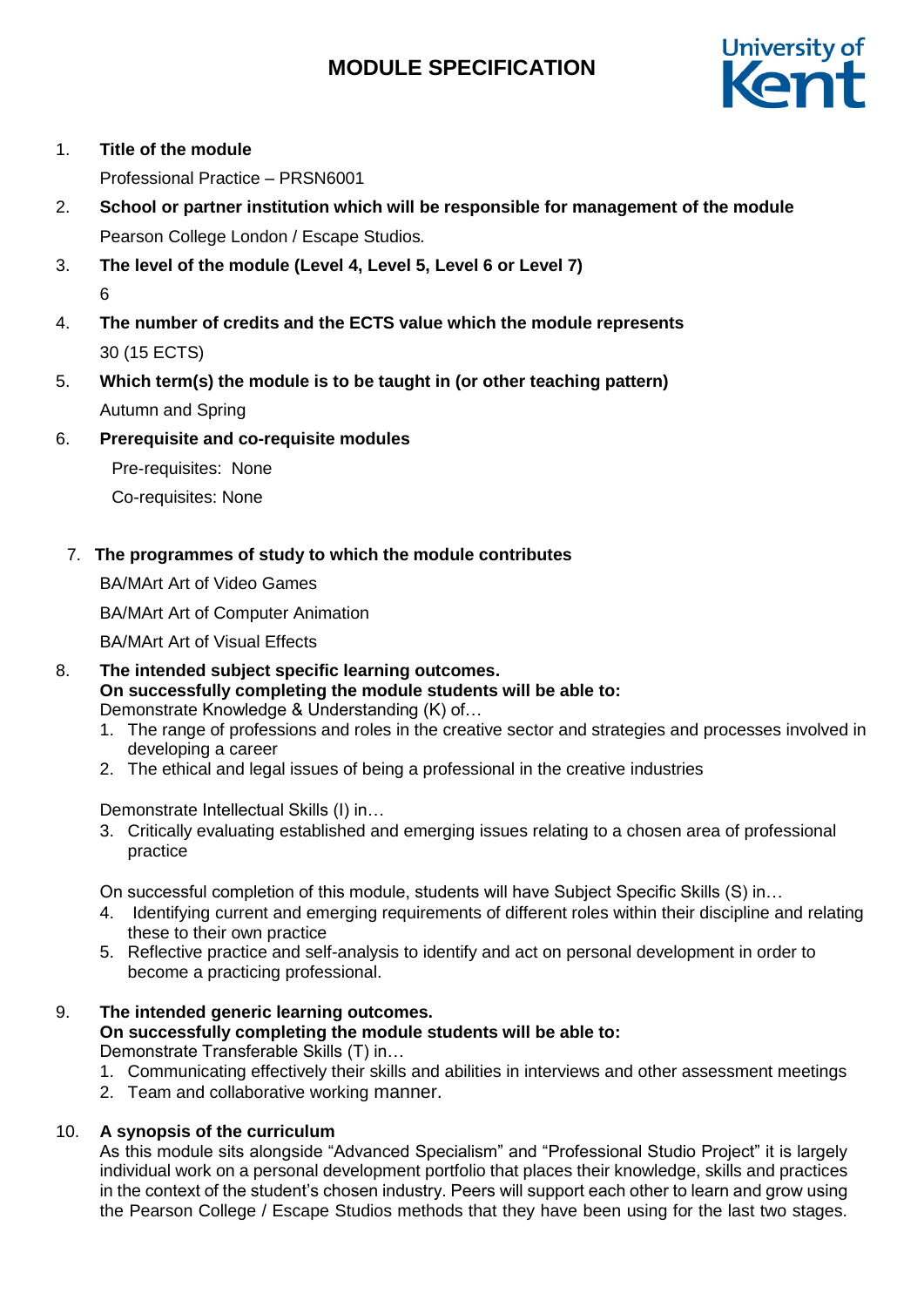

Tutors and industry professionals will support through formative feedback on their personal audits and plans, and with a series of mock interviews midway through

This will enable students to extend their understanding and skills in the area of professional practice in the creative industries. It allows them to develop their own way of working in the context established and emerging industries, including recognising their own and other's value and contribution to their community of practice.

Keywords: Projects, clients, briefs, intensive, complex, collaborative, technical, portfolio

Outline syllabus:

- The reflective practitioner
- Freelancing, contracting and the studio
- Communities of practice: being part of a bigger picture
- Ethical and legal responsibility
- Sustainable working: avoiding the crunch.

## 11. **Reading list (Indicative list, current at time of publication. Reading lists will be published annually)**

*The Reflective Practitioner: How Professionals Think in Action*, Donald Schon, Basic Books (1984) *The Work-Based Learning Student Handbook*, Dr Ruth Helyer, Palgrave Macmillan (2015) <https://vfxsoldier.wordpress.com/> <http://www.awn.com/vfxworld>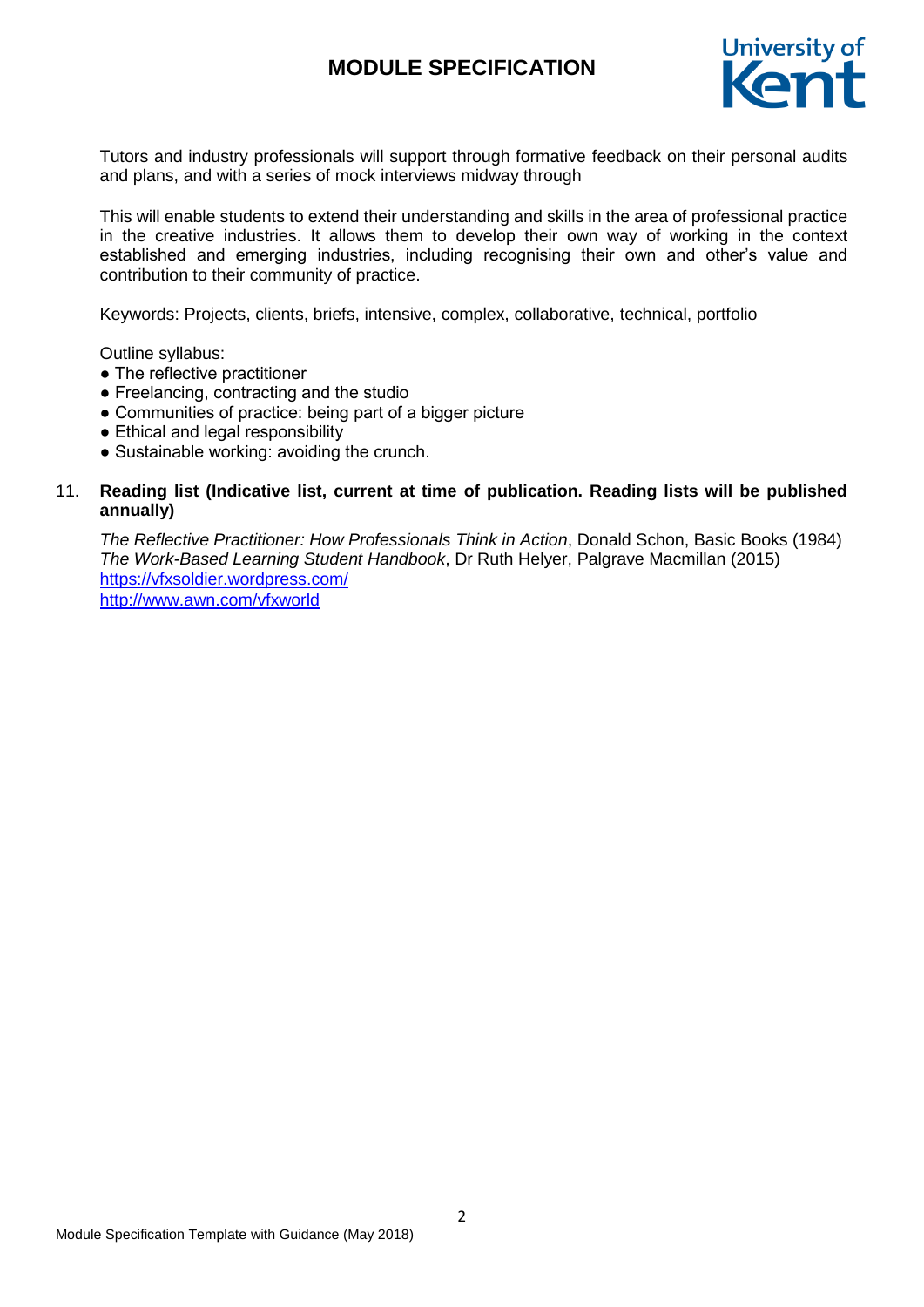

# 12. **Learning and teaching methods**

Learning and teaching takes place through four key modes of delivery. These provide a blend of technical skills training, exploration of theory and praxis, application in the studio, and self-directed study and development time. The balance differs depending on the type of module. In this module, tutorials allow discussion and building of community, whilst self-directed study supports the development of the individual and knowledge, skills and understanding are advanced through practice-based learning, experimentation and reflection.

- . Skills Sessions c. 10 hrs
- Tutorials c. 60 hrs
- . Studio Time c. 0 hrs
- Self-Directed c. 230 hrs
- Total 300 hours

#### **13.1 Assessment methods**

Main assessment methods

## **Personal development plan exercise (Formative 0%)**

This requires students to review their profile and objectively place this in the context of their chosen field, and then produce a development plan focused on their chosen career. Tutors assess the plan in a 1-on-1 Crit.

## **Progress presentation exercise (Formative 0%)**

Individual presentation to a mixed Panel Crit presenting the progress of the development plan.

# **Assignment 1: Individual Portfolio / CV / showreel (100%)**

Present a portfolio of evidence showing critical understanding of roles, career paths, requirements and strategies for success

#### 13.2 Reassessment Methods

#### 14. **Map of module learning outcomes**

| <b>Module learning</b><br>outcome | 8.1 | 8.2 | 8.3 | 8.4 | 8.5 | 9.1     | 9.2 |
|-----------------------------------|-----|-----|-----|-----|-----|---------|-----|
| Learning/ teaching<br>method      |     |     |     |     |     |         |     |
| <b>Skills Sessions</b>            | X   | X   | X   | X   | X   | X       | X   |
| <b>Tutorials</b>                  | Х   | X   | X   | X   | X   | X       | X   |
| Self-Directed                     | X   | X   | X   | X   | X   | $\sf X$ | X   |
| <b>Assessment method</b>          |     |     |     |     |     |         |     |
| Portfolio                         | Х   | X   | X   | X   | X   | X       | х   |

#### 15. **Inclusive module design**

The Collaborative Partner recognises and has embedded the expectations of current equality legislation, by ensuring that the module is as accessible as possible by design. Additional alternative